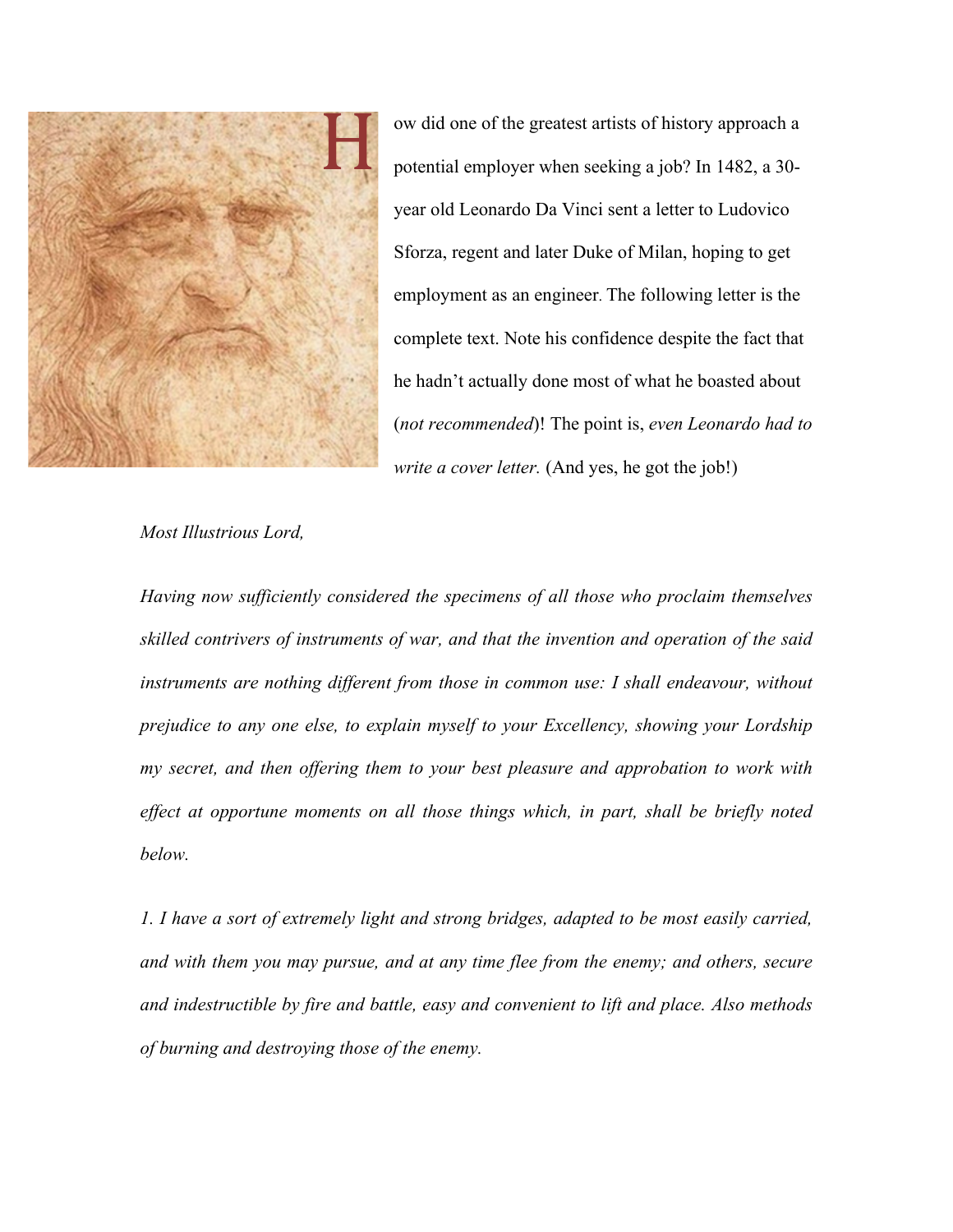*2. I know how, when a place is besieged, to take the water out of the trenches, and make endless variety of bridges, and covered ways and ladders, and other machines pertaining to such expeditions.*

*3. If, by reason of the height of the banks, or the strength of the place and its position, it is impossible, when besieging a place, to avail oneself of the plan of bombardment, I have methods for destroying every rock or other fortress, even if it were founded on a rock, etc.*

*4. Again, I have kinds of mortars; most convenient and easy to carry; and with these I can fling small stones almost resembling a storm; and with the smoke of these cause great terror to the enemy, to his great detriment and confusion.*

*5. And if the fight should be at sea I have kinds of many machines most efficient for offense and defense; and vessels which will resist the attack of the largest guns and powder and fumes.*

*6. I have means by secret and tortuous mines and ways, made without noise, to reach a designated spot, even if it were needed to pass under a trench or a river.*

*7. I will make covered chariots, safe and unattackable, which, entering among the enemy with their artillery, there is no body of men so great but they would break them. And behind these, infantry could follow quite unhurt and without any hindrance.*

*8. In case of need I will make big guns, mortars, and light ordnance of fine and useful forms, out of the common type.*